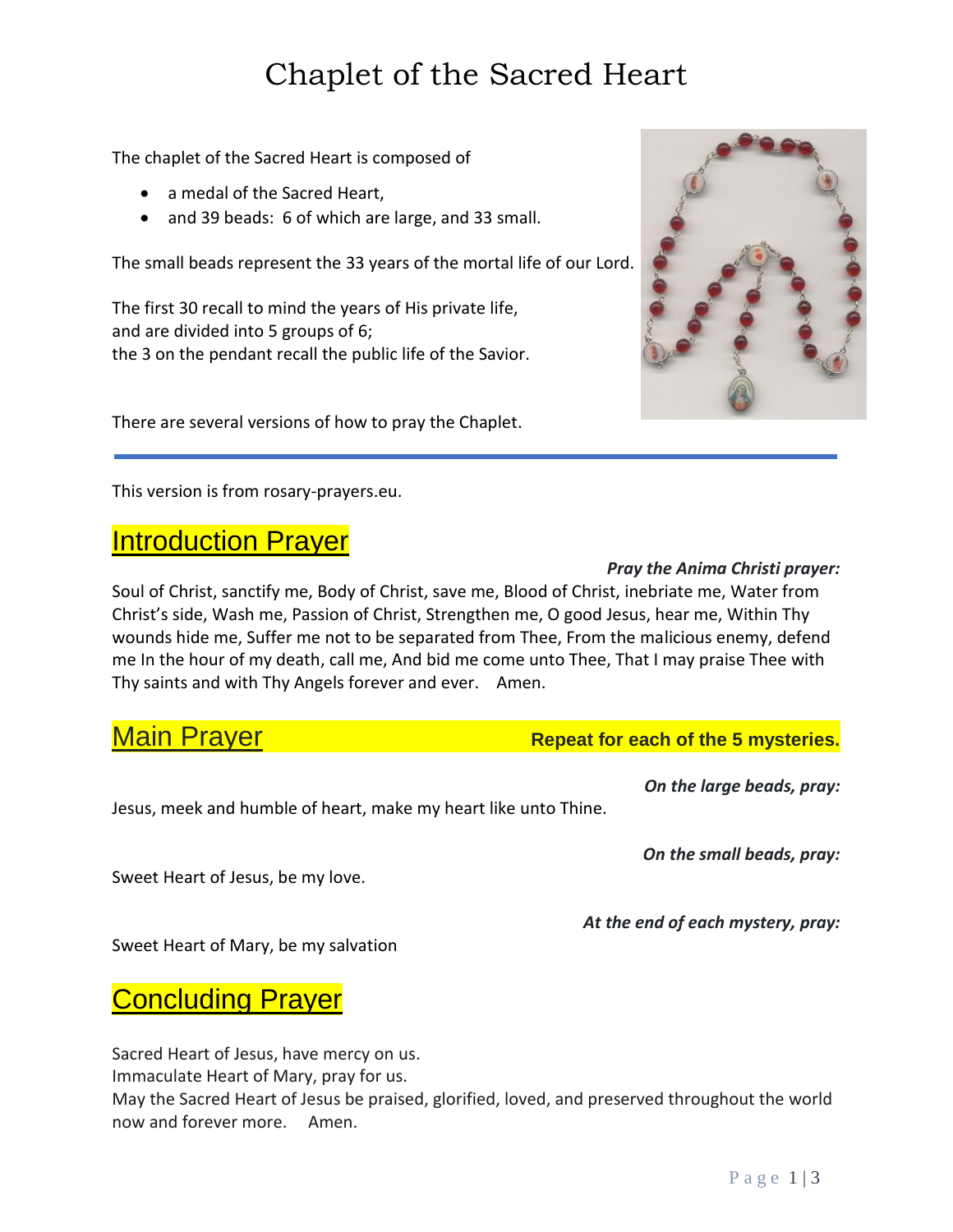# Chaplet of the Sacred Heart

This version is a revision of those offered by Fr. John Croiset, S. J. in his classic book, "The Devotion to the Sacred Heart." (Carmelites.net)

## Introduction Prayer

### *On the cross, pray the Anima Christi prayer:*

Soul of Christ, sanctify me, Body of Christ, save me, Blood of Christ, inebriate me, Water from Christ's side, Wash me, Passion of Christ, Strengthen me, O good Jesus, hear me, Within Thy wounds hide me, Suffer me not to be separated from Thee, From the malicious enemy, defend me In the hour of my death, call me, And bid me come unto Thee, That I may praise Thee with Thy saints and with Thy Angels forever and ever. Amen.

*On the 5 beads on the outside, pray:*

1 Our Father, 3 Hail Mary's, 1 Glory Be

# **Main Prayer <b>Repeat for each of the 5 mysteries.**

### *On the large bead, pray:*

I love you Lord, who suffered agony in the Garden of Gethsemane and who today, in the Blessed Sacrament, is outraged at the impiety and ingratitude of men. Give us your Love, help us to Love you more, you who alone are holy, you who alone are Lord, the Most High, Jesus Christ.

### *On the 6 small beads, pray:*

Lord, I adore your Sacred Heart, inflame in our hearts the Divine Love with which your own is inflamed.

### *At the end of each mystery, pray:*

Lord Jesus, meek and humble of heart, make our hearts like yours.

# **Concluding Prayer**

O Lord, you give your Sacred Heart to humanity in the Mystery of the Altar for the salvation of our souls, may your sacrifice not be made in vain.

Hear our prayers, have mercy on us and forgive our sins.

We desire to honor you in the Blessed Sacrament, (glorify you in our thoughts, words and actions, and thank and praise you always.)

We weep for and detest the impiety and ingratitude of men, call us back to the heart of your Church.

I offer you my heart in reparation for sin. (Remove from it what is displeasing to you, dispose it according to your will, and inspire it with sentiments like yours.)

Draw us near to you Sacred Heart through the Immaculate Heart of Mary, and be our refuge at death, that we may come to praise for all eternity the Divine Love with which your Sacred Heart burns for humanity.

I ask this in the name of the Father, Son and Holy Spirit. Amen.

Sacred Heart of Jesus, I place my trust in you.